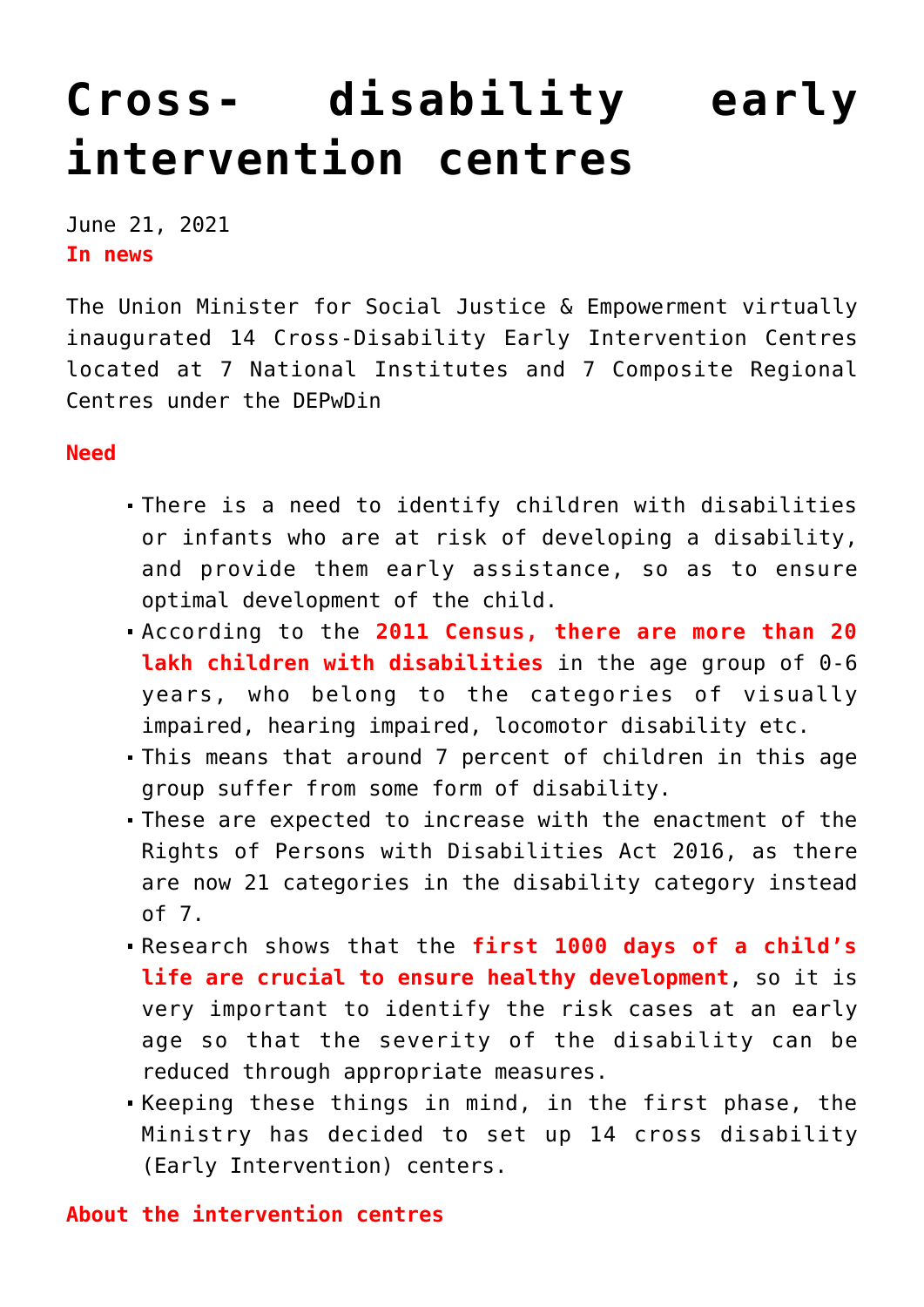- The **objective** of these centers is **to make the differently-abled people virtually self-reliant in India and integrate them in the mainstream of society.**
- These **centres will provide screening and identification, rehabilitation, counselling, therapeutic services among others for different disabilities** under one roof and in a contiguous manner.
- These Centres have been equipped to provide services and facilities in a contiguous manner in an accessible and aesthetically designed environment under one roof.
- These services include facilities for screening of children to identify risk cases and refer them for appropriate rehabilitative care.
- Provision for **therapeutic services such as speech therapy, occupational therapy and physiotherapy** have also been made in these centres.
- **Parental counseling and training as well as peer counseling** is an integral part of these centres with a view to enabling the parents to cope up with the needs of children with disabilities.
- **School readiness facilities** at these centres aims at improving physical and cognitive ability including communication and language skills of the children with disabilities for enabling them to live an independent life.
- These 14 Early Intervention Centers have been started in Dehradun, Delhi, Mumbai, Secunderabad, Kolkata, Cuttack, Chennai, Surendranagar, Lucknow, Bhopal, Rajnandgaon, Patna, Nellore, and Kozhikode.
- Ministry has also prepared the **Handbook on Early Intervention Centres for Children with Disabilities**, in which detailed information has been given regarding the structure and service profile of these centers and intervention strategies

## **Various initiatives of Central government**